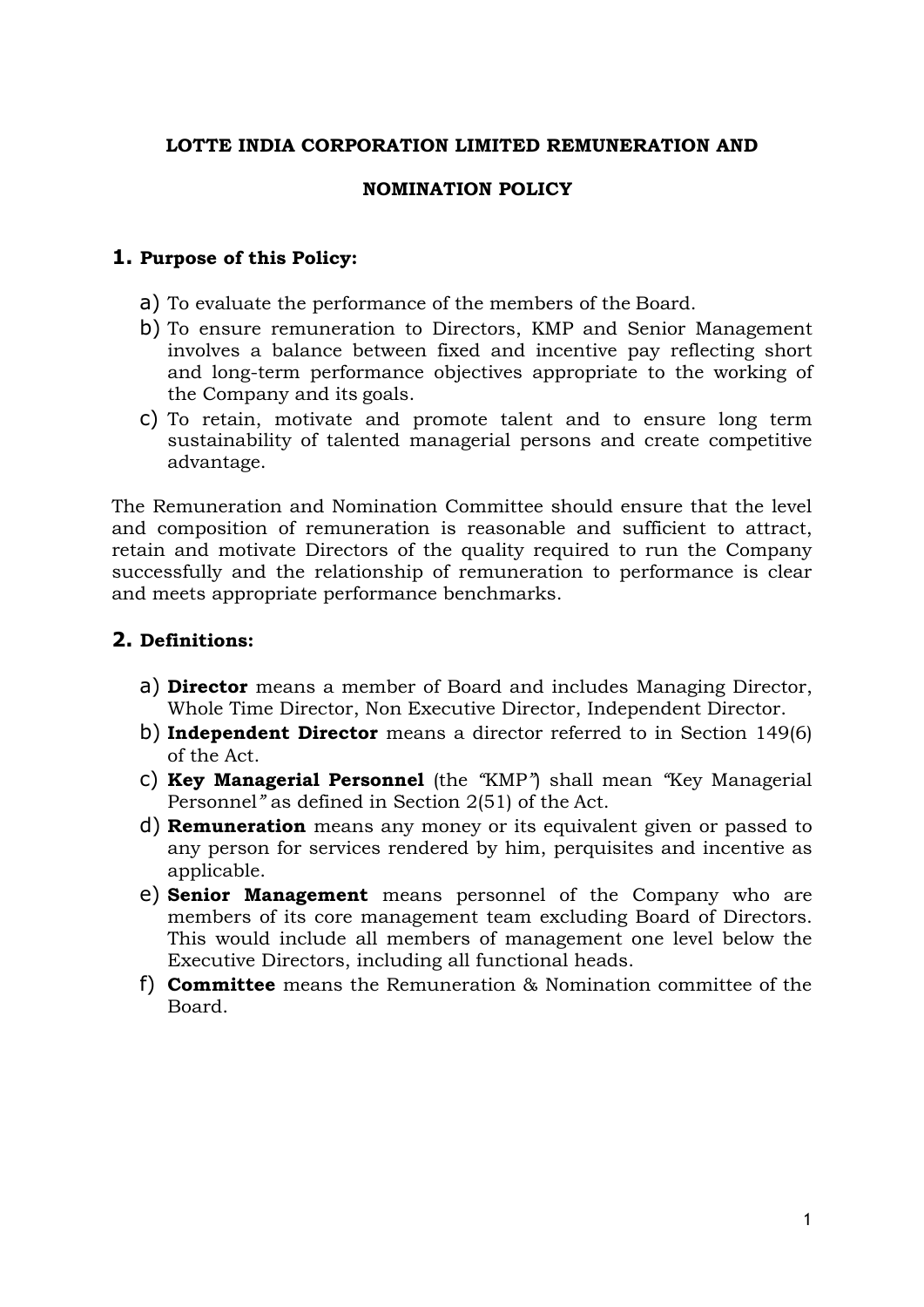# **3. Applicability of this policy**

- (a) Directors (Executive/ Non Executive / Independent)
- (b) Key Managerial Personnel
- (c) Senior Management Personnel

# **4. Role of the Committee:**

The Committee shall:

- a) Formulate the criteria for determining qualifications, positive attributes and independence of a Director;
- b) ensure that the level and composition of remuneration is reasonable and sufficient to attract , retain and motivate directors.
- c) Ensure that the relationship between remuneration and of performance is clear and meets appropriate performance benchmarks.
- d) Identify persons who are qualified to become Director and persons who may be appointed in Key Managerial and Senior Management positions in accordance with the criteria laid down in this Policy;
- e) Lay down the evaluation criteria for performance evaluation of Independent Director and the Board;
- f) Recommend to the Board in respect of appointment, remuneration and removal of Director, KMP and Senior Management;

## **5. Appointment, term, evaluation and removal of Director, KMP and Senior Management:**

#### **Appointment criteria and qualification:**

The Company believes that having a diverse Board of Directors is essential

• To achieve effective corporate governance and sustainableed commercial success of the Company.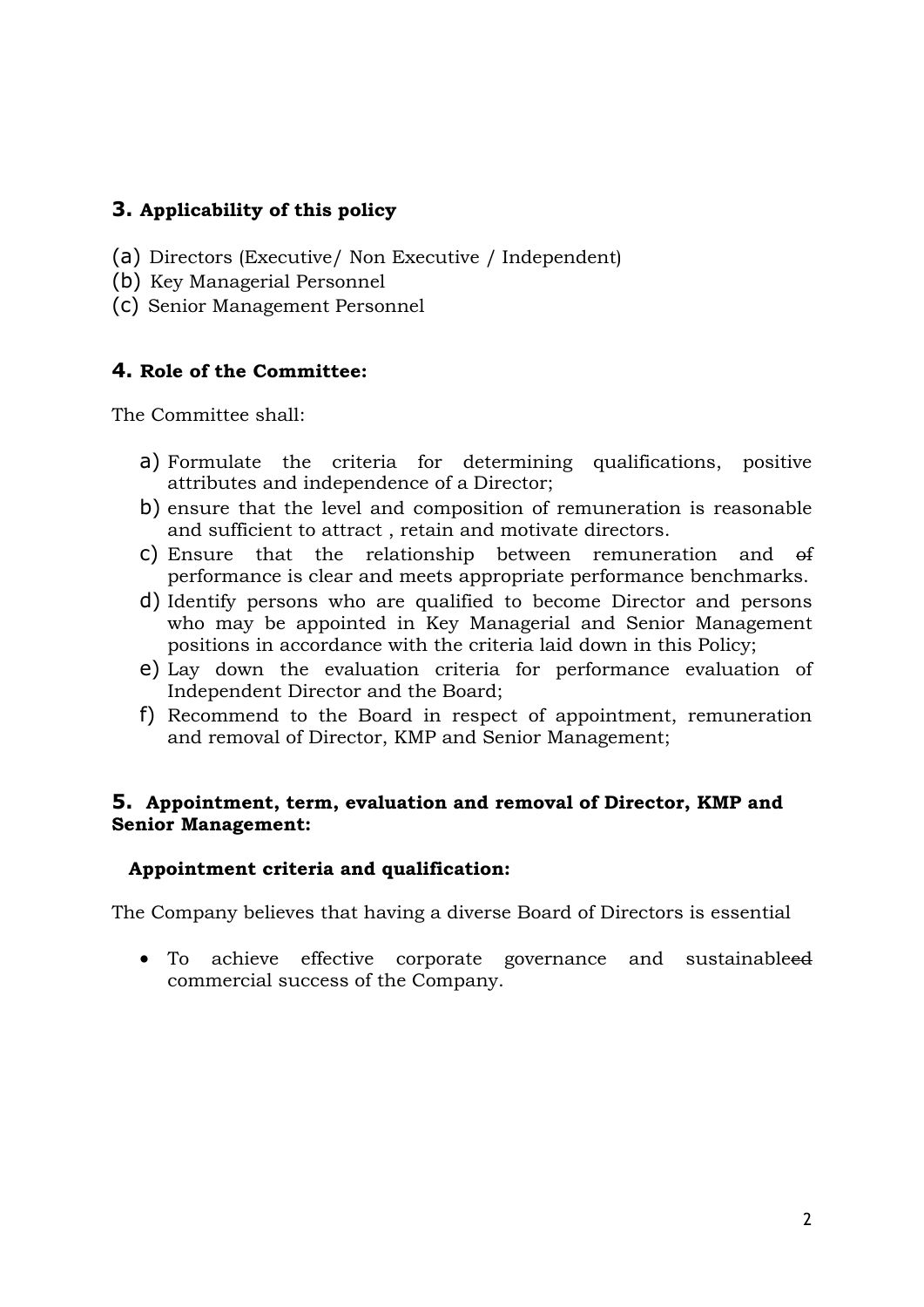To make good use of differences in the skills, knowledge, integrity, regional and industry experience and other distinctions amongst Directors.

While appointing the Directors, the Committee shall take into account the above rules of diversity inorder to identify and ascertain the integrity, qualification, expertise and experience of the person and recommend to the Board his / her appointment.

For the appointment of KMP (other than Managing / Wholetime Director) or Senior Management, a person should possess adequate qualification, expertise and experience for the position he / she is considered for the appointment.

Further, for administrative convenience, the appointment of KMP (other than Managing / Wholetime Director) or Senior Management, the Managing Director or Whole Time Director is authorised to identify and appoint a suitable person for such position and if need be, after consulting the Committee / Board for guidance.

## **Term of appointment**

The Term of the Directors including Managing / Wholetime Director / Independent Director shall be governed as per the provisions of the Act , Rules and any amendments made thereunder.

The term of the KMP (other than the Managing / Wholetime Director) and Senior Management shall be governed by the prevailing HR policies of the Company.

# **Evaluation of performance.**

Once a year, the Board will conduct a self-evaluation. It is the responsibility of the Chairman of the Board, supported by the Company Secretary of the Company, to organise the evaluation process and act on its outcome;

Once a year, the Committee shall carry out evaluation of performance of every Director including independent director. The evaluation process / criteria for the Board and the Independent Directors shall be broadly based on: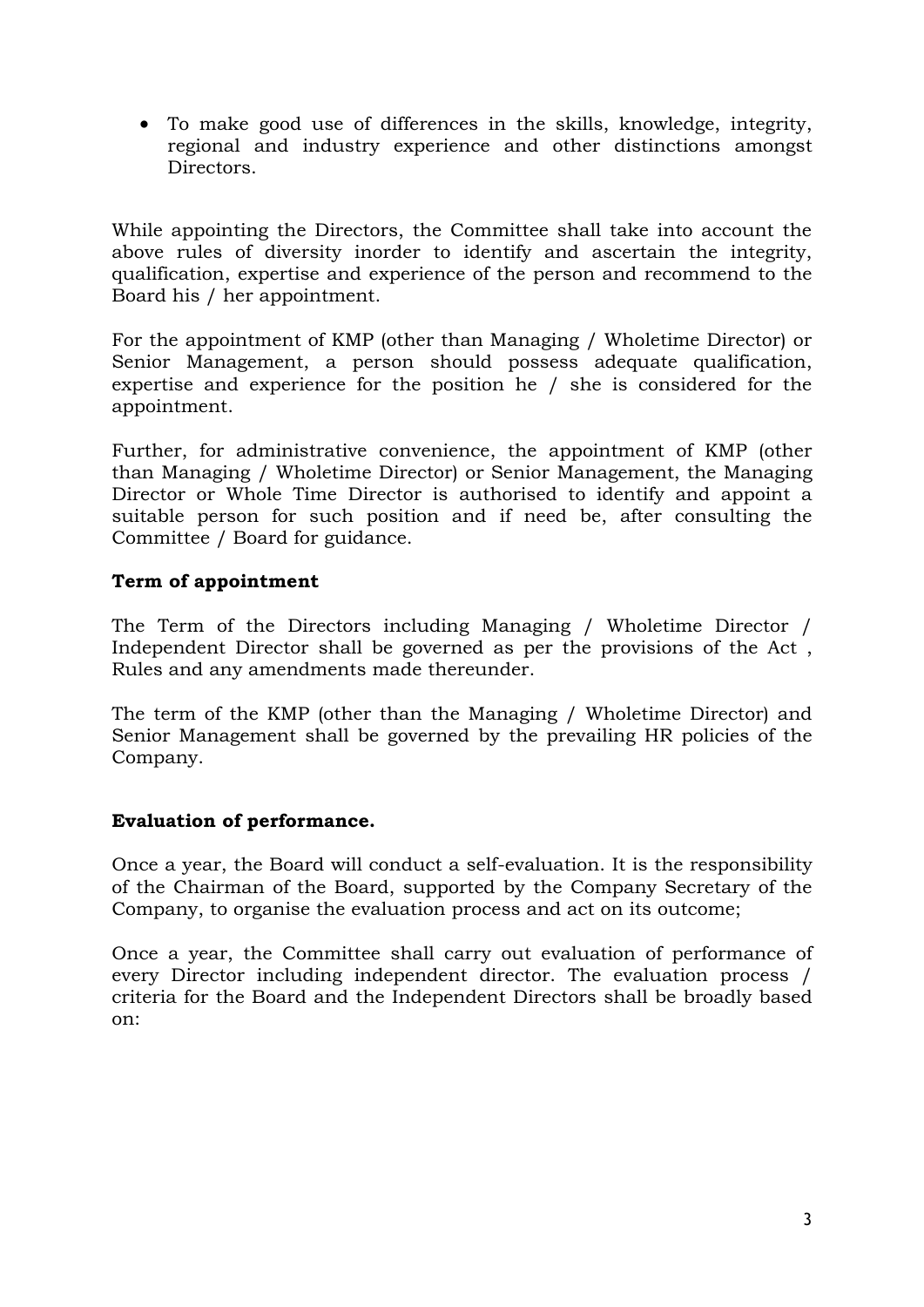- a) Knowledge to perform the role;
- b) Time and level of participation;
- c) Performance of duties and level of oversight; and
- d) Professional conduct and independence.

The Board / Independent Directors shall be asked to complete the evaluation forms and submit the same to the Chairman.

The appointment / re-appointment / continuation of Directors on the Board shall be subject to the outcome of the yearly evaluation process.

**Separate Meeting of Independent Directors to evaluate the performance of Non-independent directors:** As required by the provisions of Schedule IV to the Act, the Independent Directors of the Company shall hold at least one meeting in a year, without the attendance of Non-independent Directors and members of the management. The meeting shall:

(a) review the performance of Non-independent Directors and the Board as a whole;

(b) review the performance of the Chairperson of the Company, taking into account the views of Executive Directors and Non- executive Directors;

(c) assess the quality, quantity and timeliness of flow of information between the management of the Company and the Board that is necessary for the Board to effectively and reasonably perform their duties.

# **Removal:**

Due to reasons for any disqualification mentioned in the Act or under any other applicable Act, Rules and Regulations or amendments thereunder and / or for any disciplinary reasons and subject to such applicable Acts, Rules and Regulations and the Company*'*s prevailing HR policies, the Committee may recommend, to the Board, with reasons recorded in writing, removal of a Director, KMP or Senior Management.

# **6. Remuneration:**

While determining the remuneration, the Committee shall ensure that the remuneration package involves a balance between fixed